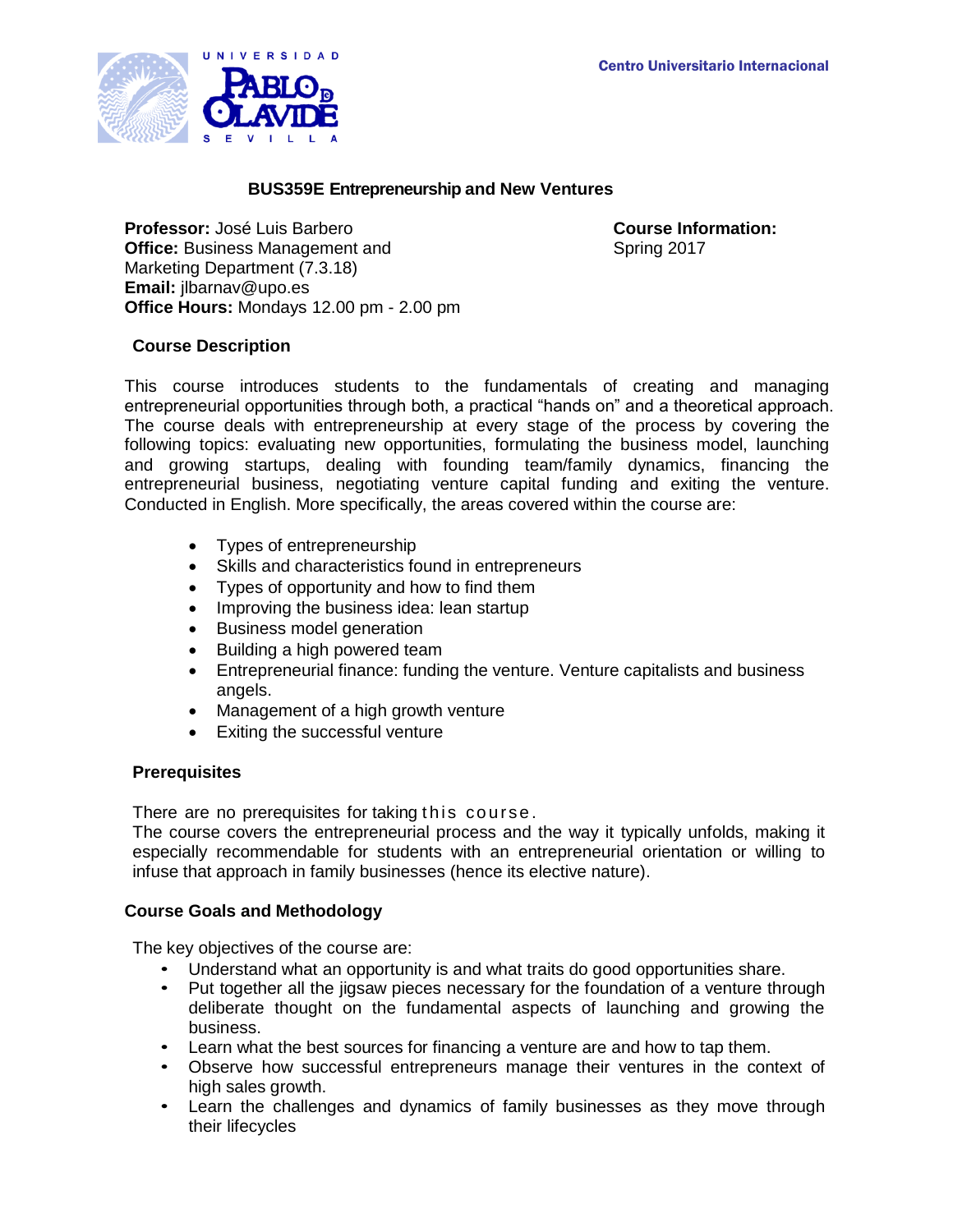

These objectives will be achieved through both, general theory sessions and theory into practice sessions. During the general theory sessions, students will be provided with practical frameworks to analyze decision making in an entrepreneurial setting. The theory into practice sessions are an arena in which students will work on solving reallife problems and cases having to do with the concepts covered in the general theory sessions. In these sessions, the group will analyze and discuss cases of successful new ventures (i.e.: Dropbox, Rent the runway or Chegg), watch videos of successful entrepreneurs and venture capitalists and will be able to expose their ideas during the sessions.

# **Learning Objectives**

General Skills:

- Capacity for analysis & synthesis;
- Problem-solving skills;
- Decision-making skills;
- Capacity for critical thinking;
- Collaborative learning/Teamwork skills;
- Leadership skills;
- Interpersonal skills;
- Ability to put theory into practice;
- Capacity for learning and refreshing knowledge;
- Autonomous learning skills/Self-sufficiency.

### Instrumental Skills:

- Analysis and synthesis skills
- Organization and planning skills
- Oral and written communication in a foreign language
- Skills to obtain and analyze information from different sources
- Decision making and problem-solving skills

Personal Skills:

- Team work and interpersonal relations skills
- Personal relations skills
- Ethical compromise within the work place

Systemic skills:

- Autonomous learning skills
- Creativity
- Leadership
- Initiative and entrepreneurship

# **Bibliography**

The materials for the theory classes will be facilitated to them in the form of PowerPoint slides. The slides will be made available to the students in the subject platform. Class slides and professor explanations will mostly follow two core subject manuals: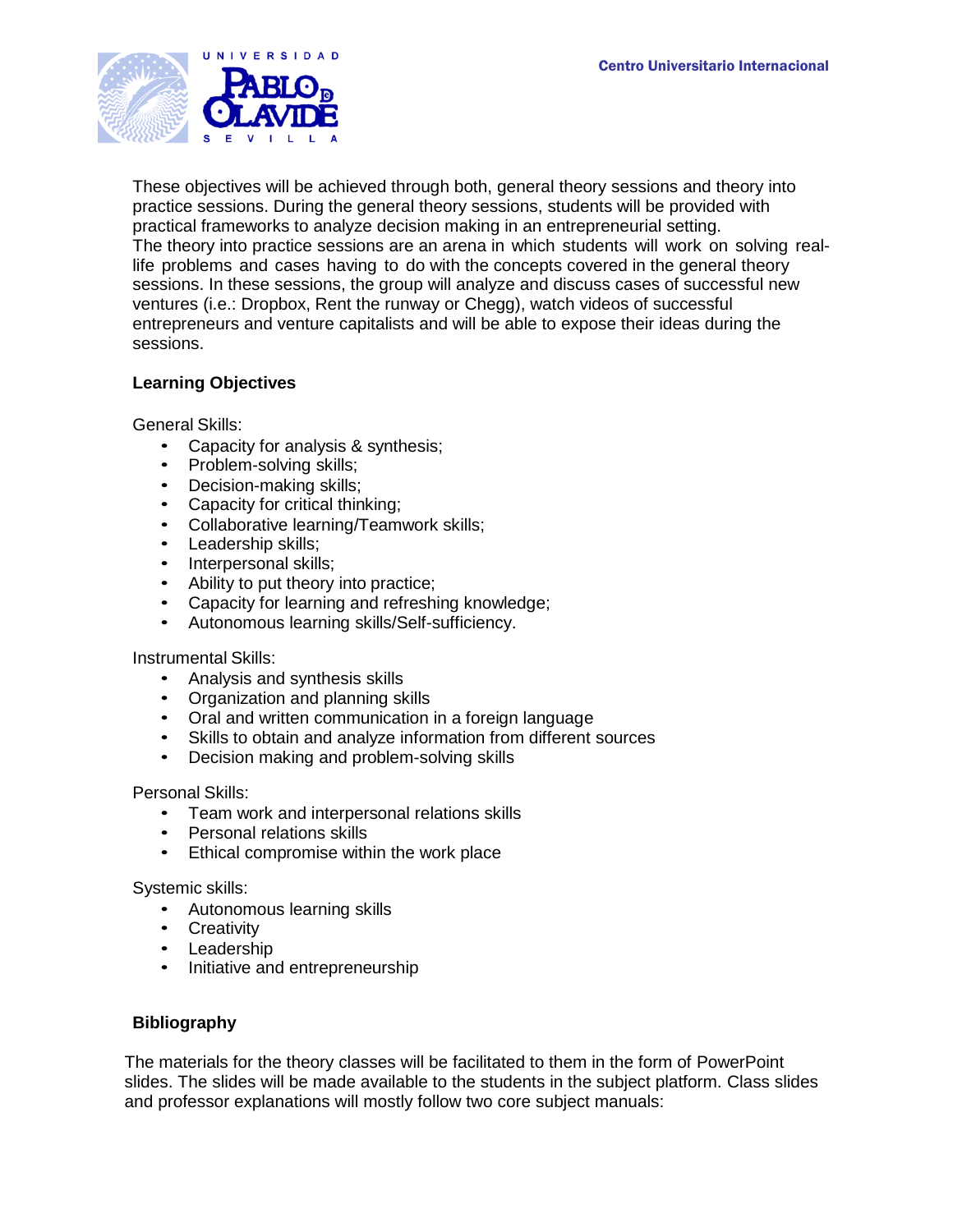

- *Entrepreneurship* William Bygrave & Andrew Zacharakis (2014) Wiley, 3<sup>rd</sup> edition
- *Entrepreneurship* Robert Hisrich, Michael Peters, Dean Shepherd (2016) McGraw Hill,  $10<sup>th</sup>$  edition

However, there are other books and manuals the professor will refer to during the sessions. The students can use them as supplementary material. These books are:

- *New Venture Creation* Jeffrey Timmons (1999) Irwin, McGraw Hill
- *Business Model Generation: A Handbook for Visionaries, Game Changers, and Challengers* Alexander Osterwalder, Yves Pigneur (2010) **Wiley**
- *The Lean Startup: How Today's Entrepreneurs Use Continuous Innovation to Create Radically Successful Businesses* Eric Ries (2013) Crown Publishing
- *The Venture capital cycle* Paul Gompers and Josh Lerner (1999) MIT Press
- *The E-myth revisited: why small businesses don´t work and what to do about it*  Michael Gerber (1995) Harper Collins, 3rd edition
- *The four steps to the epiphany: successful strategies for products that win*  Steven Gary Blank (2005) Cafepress.com

Finally, the students will occasionally be required to acquire a case from Harvard Business Publishing. The cases will be used to facilitate the understanding of the practice of entrepreneurship by the students.

# **General Course Policies**

Students need to keep their cell phones turned off during class. Laptops should be used during the sessions for class related use (taking notes, preparing a reply during theory into practice sessions, etc).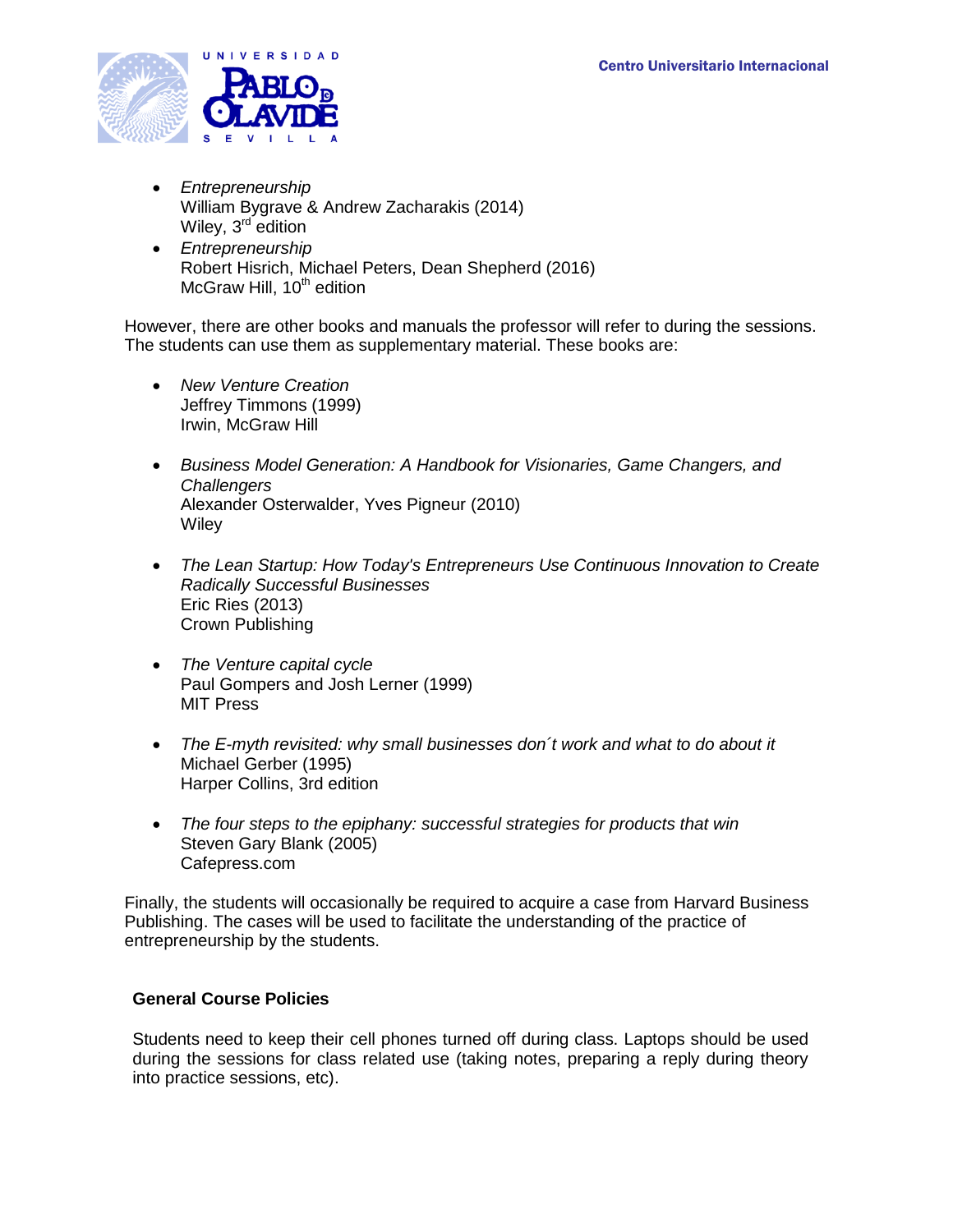

### **Course Requirements and Grading**

Assessment will involve one exam at the end of the term in which the students will be evaluated on all the materials covered during the course sessions. Students will also be required to complete assignments which will be carried out in class.

| Mid-term Exam       | <b>25%</b> |
|---------------------|------------|
| Final Exam          | 25%        |
| Work in class       | 35%        |
| Class participation | 15%        |

Both, the mid-term and the final exam will consist of a multiple choice test (Correct answer=+1; incorrect answer =-0.5; question left blank=0). The part of the grade based on the work in class will consist of a number of problems/cases the students will need to solve in groups. The part of the grade based on class participation will be assigned to students active in class discussion, contributing with examples of companies they know, situations they have experienced or news they have read in relation with the topic being discussed in class.

Exam dates will not be changed under any circumstances.

#### **Academic Dishonesty**

Academic integrity is a guiding principle for all academic activity at Pablo de Olavide University. Cheating on exams and plagiarism (which includes copying from the internet) are clear violations of academic honesty. A student is guilty of plagiarism when he or she presents another person's intellectual property as his or her own. The penalty for plagiarism and cheating is a failing grade for the assignment/exam and a failing grade for the course. Avoid plagiarism by citing sources properly (using footnotes or endnotes and a bibliography).

### **Students with Disabilities**

If you have a disability that requires special academic accommodation, please speak to your professor within the first three (3) weeks of the semester in order to discuss any adjustments. It is the student's responsibility to provide the International Center with documentation confirming the disability and the accommodations required (if you have provided this to your study abroad organization, they have most likely informed the International Center already but please confirm).

### **Behavior Policy**

Students are expected to show integrity and act in a professional and respectful manner at all times. A student's attitude in class may influence his/her participation grade. The professor has a right to ask a student to leave the classroom if the student is unruly or appears intoxicated. If a student is asked to leave the classroom, that day will count as an absence regardless of how long the student has been in class.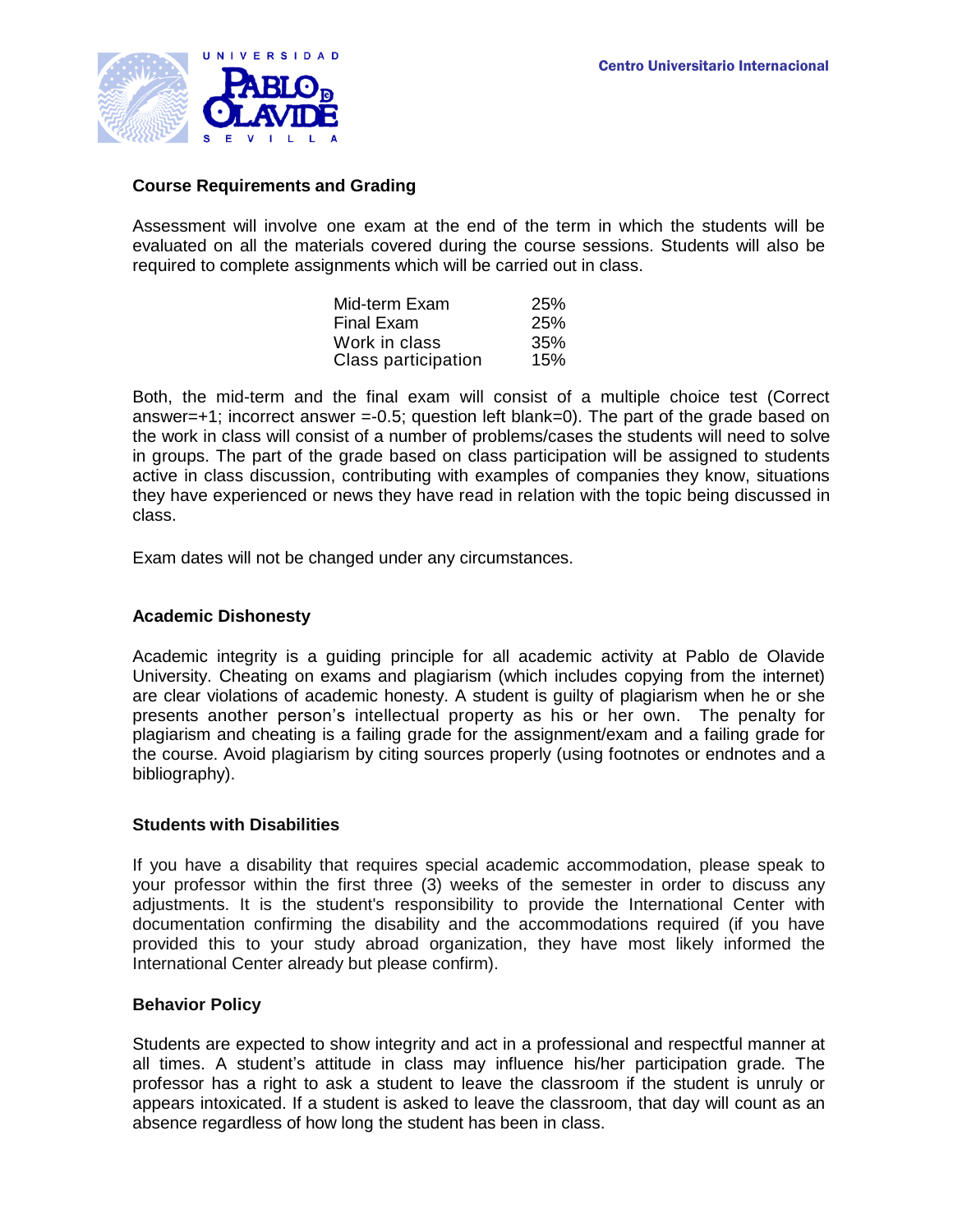

# **COURSE CONTENTS**

# **PART 1: ENTREPRENEURING: PERSON AND PROCESS**

UNIT 1: What is entrepreneurship? The macro perspective.

UNIT 2: The entrepreneur, entrepreneurial traits and the entrepreneurial process. How and where to spot good opportunities

UNIT 3: The founding team. "Dos" and "Don'ts" of forming a team for the founding entrepreneur.

# **PART 2: DEVELOPING SUCCESFUL BUSINESS IDEAS**

UNIT 4: Acing the design and development of an effective business model. The venture strategy going forward.

UNIT 5: Sources of financing available from the venture foundation to the company listing.

UNIT 6: Surviving venture capital. Their role in helping you succeed as an entrepreneur and how to effectively negotiate with them.

UNIT 7: Why is growth important. How to prompt and manage venture growth.

# **PART 3: ENTREPRENEURSHIP IN FAMILY BUSINESSES**

UNIT 8: Entrepreneurship in Family Businesses.